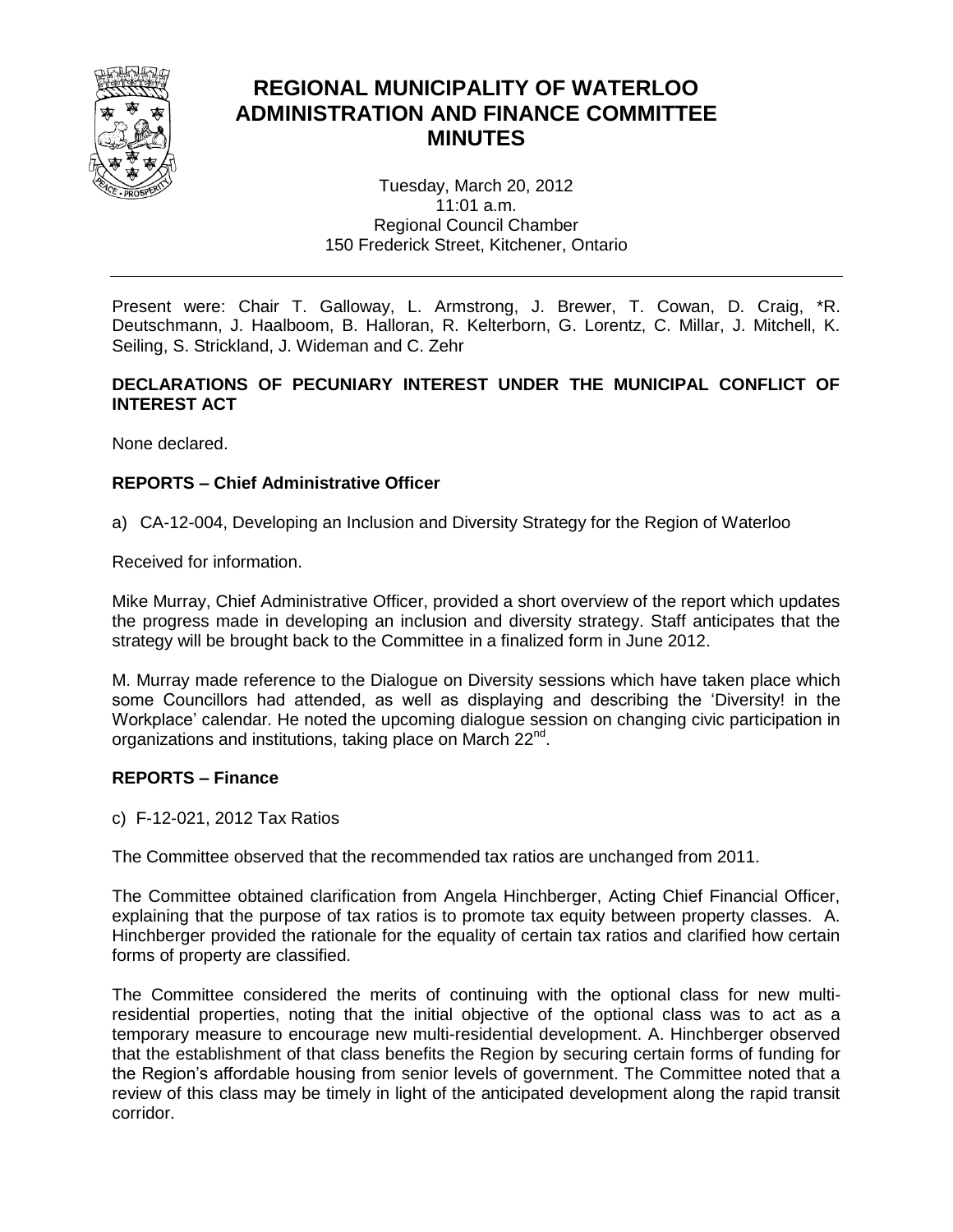The Committee debated the impacts of eliminating the optional property tax class for new multiresidential development, including potential changes to the Regional levy from assessment growth and the potential for condominium development to crowd out multi-residential development along the rapid transit corridor.

A. Hinchberger suggested that staff could provide a report to the Committee on maintaining the optional class for new multi-residential development including revenue forecasts, well in advance of the establishment of the 2013 tax ratios.

MOVED by C. Zehr SECONDED by S. Strickland

THAT the Regional Municipality of Waterloo establish the following tax ratios for the 2012 property tax year:

| <b>Residential</b>           | 1.0000 |
|------------------------------|--------|
| <b>New Multi-residential</b> | 1.0000 |
| Multi-residential            | 1.9500 |
| Commercial                   | 1.9500 |
| Industrial                   | 1.9500 |
| <b>Pipelines</b>             | 1.1613 |
| Farm                         | 0.2500 |
| <b>Managed Forests</b>       | 0.2500 |

AND THAT the necessary tax ratio and tax rate by-laws for 2012 be introduced at the March 28, 2012 Regional Council meeting;

AND FURTHER THAT the Area Municipalities be notified accordingly.

# CARRIED

\*R. Deutschmann left the meeting at 11:15 a.m.

b) F-12-022, 2012 Average Residential Property Value

Received for information.

A. Hinchberger provided an overview of the report, noting its objectives and highlighting comparisons made for average residential property values in the Region.

#### **REPORTS – Corporate Resources**

b) CR-FM-12-007, Consultant Selection - Facilities Management & Fleet Services Asset Management Implementation Project

MOVED by K. Seiling SECONDED by G. Lorentz

THAT the Regional Municipality of Waterloo enter into a Consulting Services Agreement with GHD Inc., of Markham, Ontario to provide consulting services for the Asset Management Implementation Project for the Facilities Management & Fleet Services Division at an upset fee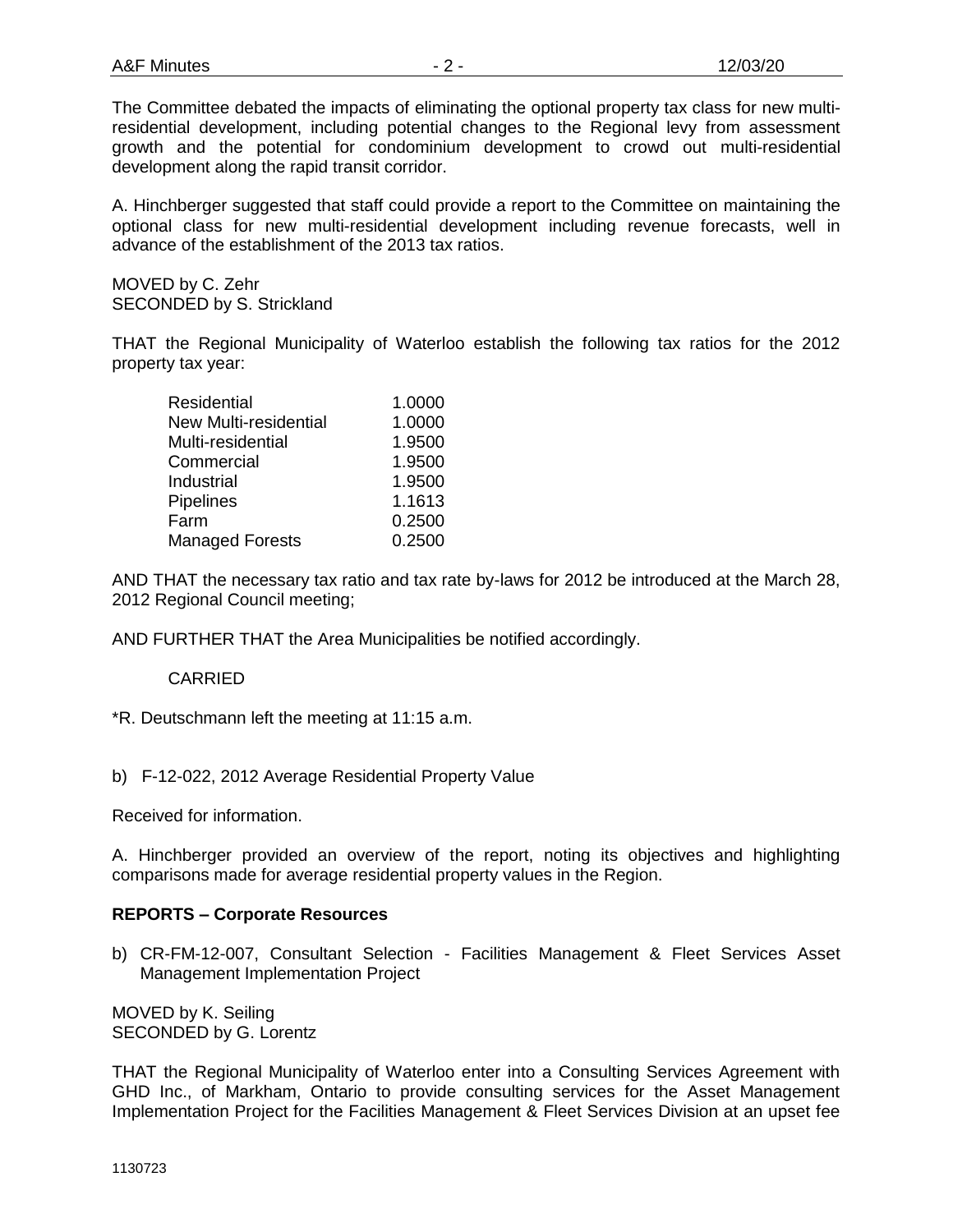limit of \$234,800.00 plus applicable taxes, as described in report CR-FM-12-007, dated March 20, 2012;

AND THAT the Regional Municipality of Waterloo transfer \$240,000 from the Voice Radio System Upgrade project (90095) to the Facilities Asset Management Program (90146).

CARRIED

#### **INTERDEPARTMENTAL REPORTS**

c) CR-FM-12-006/P-12-034, 2012 Community Environmental Fund Allocation – Sustainability Grant Stream

Gary Sosnoski, Commissioner, Corporate Resources, observed that the Region is leveraging every dollar it contributes to the recommended projects with \$2.59 from other sources.

MOVED by G. Lorentz SECONDED by S. Strickland

THAT the Regional Municipality of Waterloo approve funding allocations of \$99,651 from the Sustainability Grant stream of the Community Environmental Fund to the ten projects listed below and as further described in Appendix A of Report CR-FM-12-006/P-12-034, dated March 20, 2012:

| 2012-01        | rare Charitable Research Reserve - solar modular home: \$15,000                                                                 |
|----------------|---------------------------------------------------------------------------------------------------------------------------------|
| 2012-17/20     | University of Waterloo Institute for Sustainable Energy – Analysis and<br>promotion of sustainable vehicle technology: \$15,000 |
| 2012-21        | Woolwich Healthy Communities - Green Living and Technology Fair:<br>\$5,000                                                     |
| 2012-22        | Sustainable Waterloo Region - Energy/GHG reduction competition:<br>\$15,000                                                     |
| 2012-24        | REEP Green Solutions - Solar Thermal Demonstration Project: \$15,000                                                            |
| 2012-25        | CREW - Kids and Community Power \$aving Project: \$5,000                                                                        |
| 2012-30        | Foodlink Waterloo Region - Buy Local Buy Fresh mapping application for<br>mobile devices: \$5,000                               |
| 2012-32        | St. Benedict Catholic Secondary School - waste diversion: \$7,676                                                               |
| 2012-36        | Canadian Organic Growers Perth-Waterloo-Wellington – organic<br>gardening workshops: \$1,975                                    |
| 2012-44        | Grand River Carshare – Purchase of an electric vehicle: \$15,000                                                                |
| <b>CARRIED</b> |                                                                                                                                 |